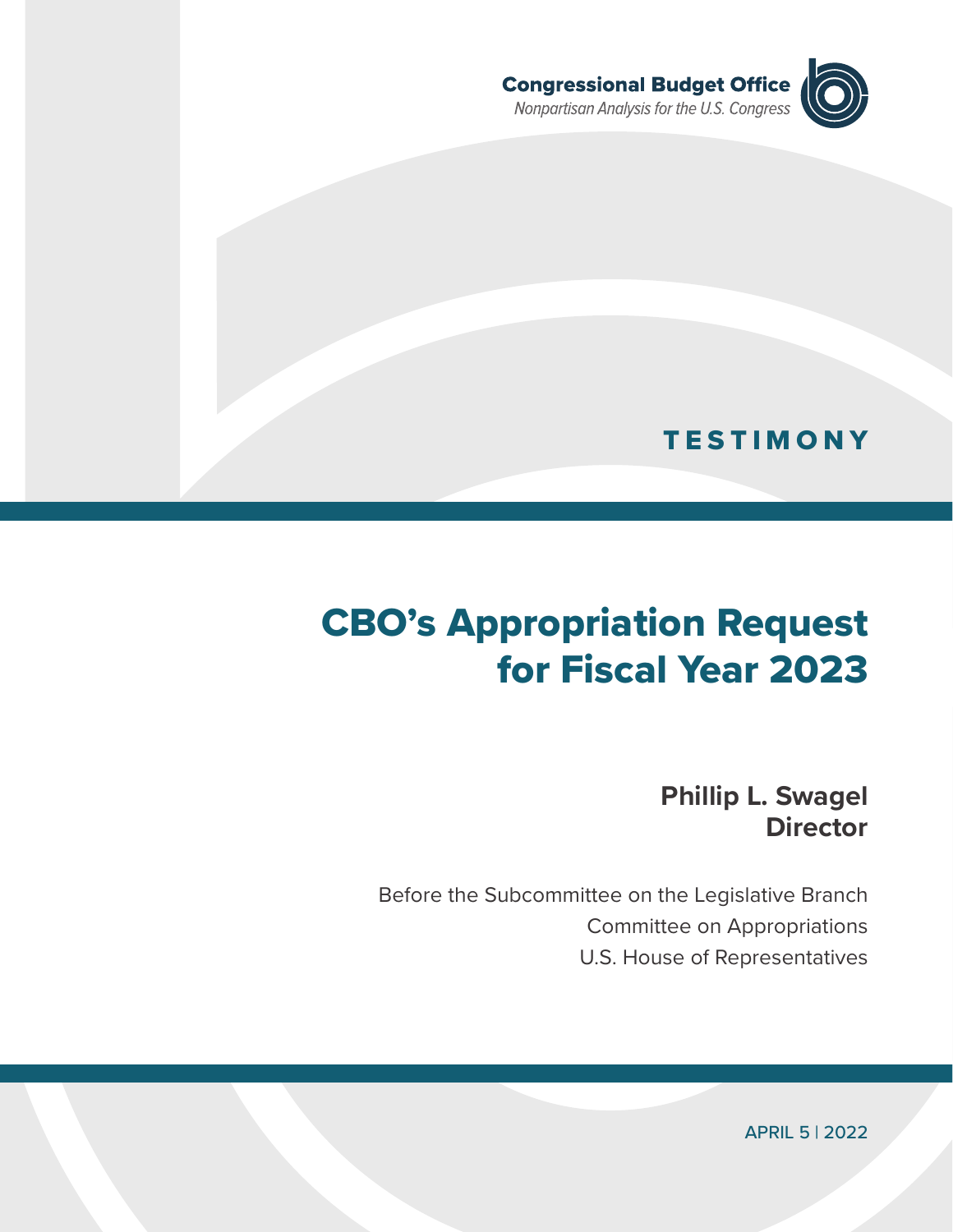# **Note**

Numbers in the text and figure may not add up to totals because of rounding.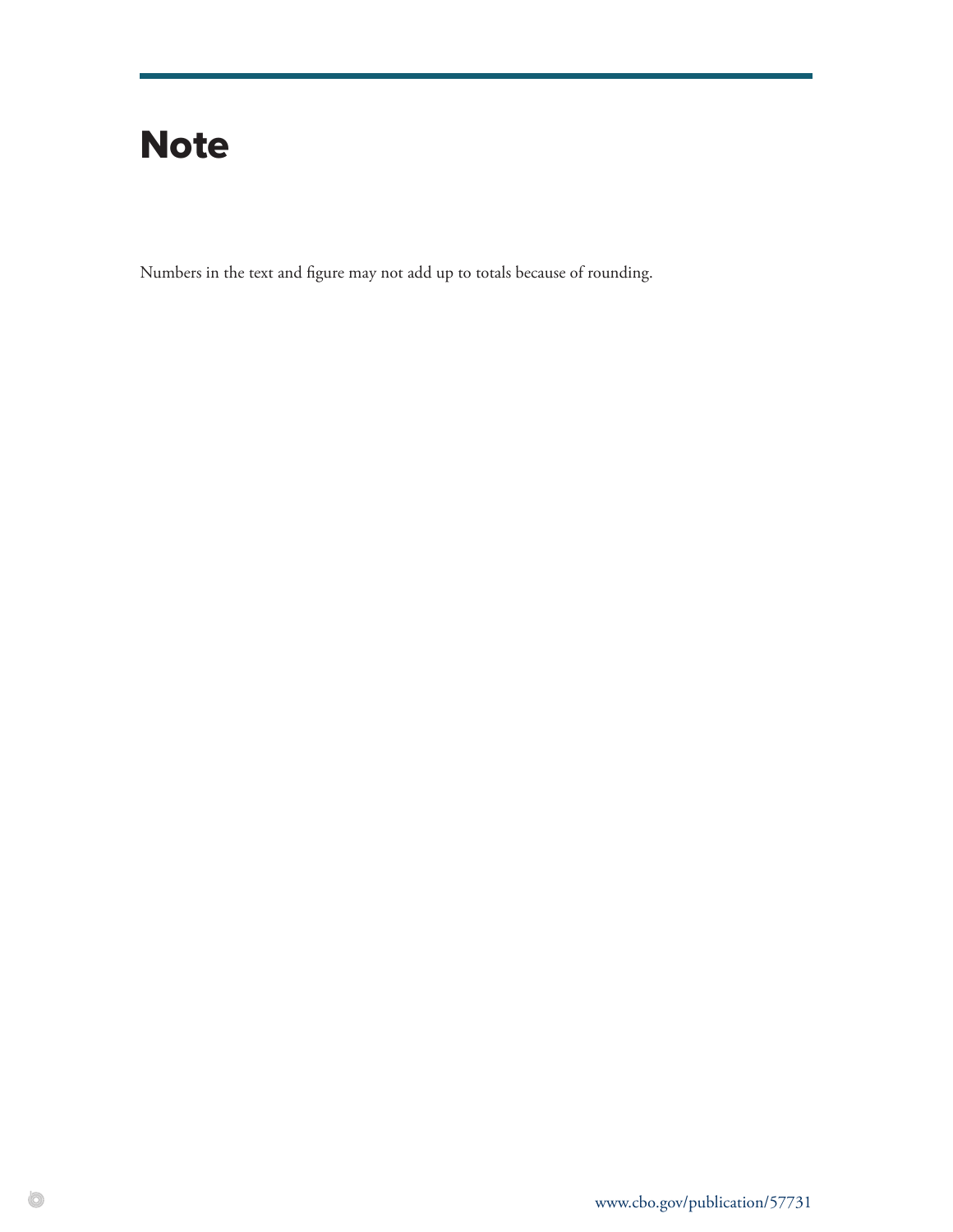Chairman Ryan, Ranking Member Herrera Beutler, and Members of the Subcommittee, thank you for the opportunity to present the Congressional Budget Office's budget request. CBO is asking for appropriations of \$64.6 million for fiscal year 2023. Of that amount, 90 percent would be for pay and benefits; 7 percent would be for information technology (IT), including tools to improve cybersecurity; and 3 percent would be for training, expert consultants, office supplies, and other items. The requested amount represents an increase of \$3.7 million, or 6.0 percent, from the \$61.0 million that CBO received for 2022 (see [Figure 1\)](#page-3-0).

The requested budget is based on strong interest in CBO's work from Congressional leadership, committees, and Members. In 2021, the need to analyze large and complex legislation—including the American Rescue Plan Act of 2021, the Infrastructure Investment and Jobs Act, and the Build Back Better Act of 2021 while continuing to assess the course of the coronavirus pandemic and its effects on the economy strained the agency's resources in many areas. In the future, significant legislative initiatives are likely to require additional resources. The budgetary increase that CBO is requesting would enable the agency to be even more responsive to Congressional needs by fully funding the staffing increase that is under way this year and by funding seven new staff members, equivalent to four full-time-equivalent positions (FTEs), in 2023:

- Four staff members to deliver more analysis of health care, climate change, and energy policy issues—areas in which CBO anticipates additional interest and legislative activity;
- Two staff members to support more senior analysts when demand surges for analysis of a particular topic or when additional assistance is needed for a complicated estimate; and
- One staff member to assist CBO's efforts in information technology.

Because so much of CBO's budget is devoted to personnel costs, if actual funding proves markedly less than the proposed amount, CBO will have to reduce the current size of its staff, affecting the agency's ability to be transparent and responsive.

# CBO's Budget Request and Its Consequences for Staffing and Output

In fiscal year 2023, CBO will continue its mission of providing objective, insightful, clearly presented, and timely budgetary and economic information to the Congress. The \$64.6 million requested would be used mostly for salaries and benefits for personnel.

# Funding Request for Personnel Costs and Consequences for Staffing

CBO requests \$57.9 million for salary and benefits to support 279 FTEs. That amount represents an increase of \$2.7 million, or 4.9 percent, from the \$55.2 million that CBO received for fiscal year 2022. Of the \$2.7 million, \$2.3 million would support staff who were already on board at the end of fiscal year 2022.

Of the total requested amount:

- \$41.0 million would cover salaries—an increase of \$1.4 million, or 3.6 percent, from the amount received for 2022. The requested increase would fund the hiring of seven new staff members in 2023 and fully fund staff members hired at various times throughout 2022. It would also provide for performance-based salary increases for current staff in 2023 and an across-the-board increase of 4.6 percent for employees earning less than \$100,000. (That group of employees would also be eligible for performance-based increases, whereas employees earning \$100,000 or more would be eligible to receive only performance-based increases.)
- \$16.9 million would fund benefits—an increase of \$1.3 million, or 8.3 percent, from the amount received for 2022. The requested increase would cover an increase in the cost of federal benefits and fund benefits for the seven new staff members.

## Funding Request for Nonpersonnel Costs

CBO requests \$6.7 million for costs other than personnel. Those funds would cover current IT operations—such as cybersecurity, software and hardware maintenance, software development, communications, and purchases of commercial data and equipment—and would pay for training, expert consultants, office supplies, travel, interagency agreements, facilities support, printing and editorial support, financial management operations (including auditing the agency's financial statements), subscriptions to library services, and other items.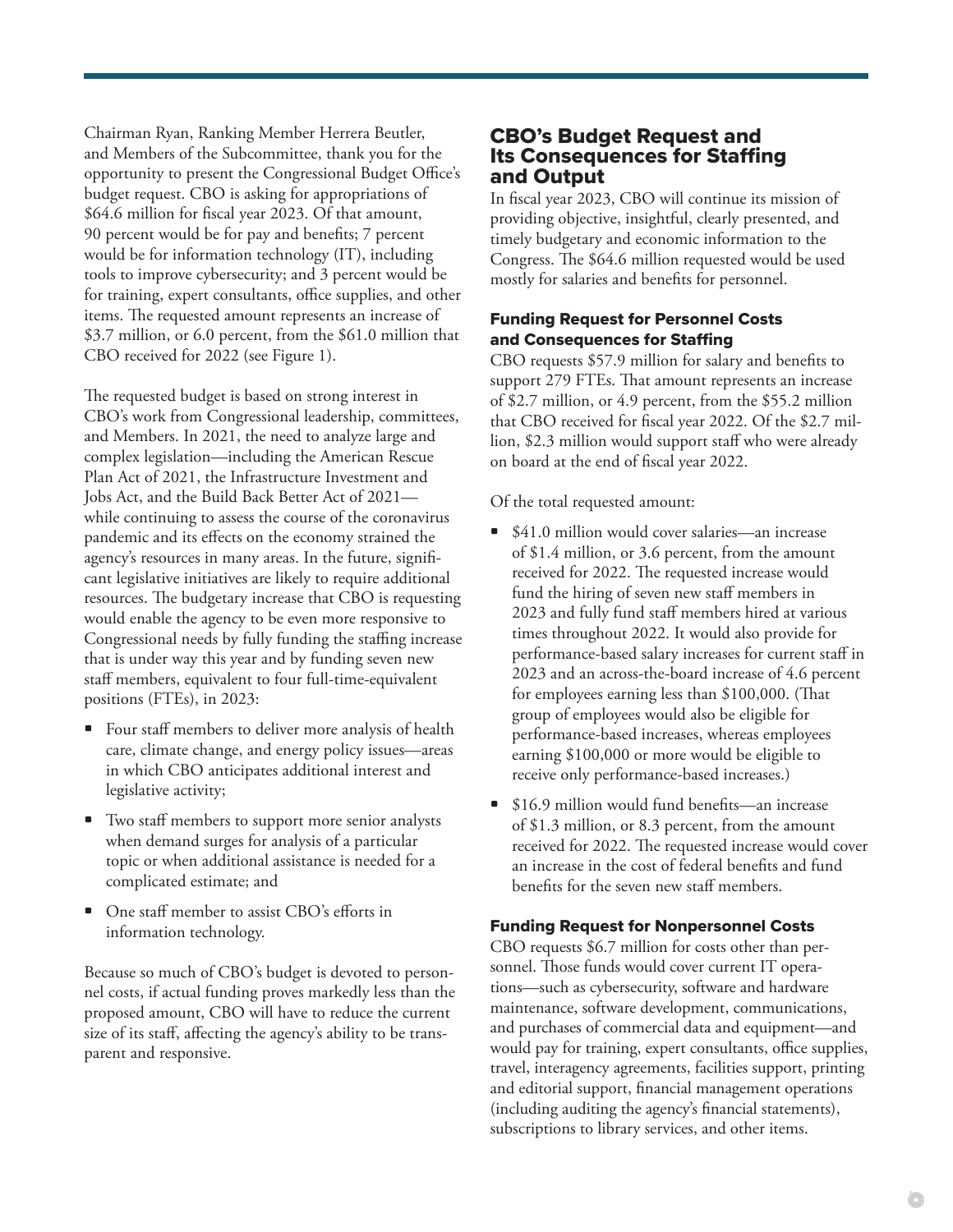# <span id="page-3-0"></span>**Components of Requested \$3.7 Million Increase**



The requested amount is \$1.0 million, or 16.8 percent, larger than the amount received for 2022. That funding would, among other things, improve CBO's ability to assess, detect, and recover from internal and external cyber threats; continue to improve computing capabilities for many staff by migrating their workstations into cloud-based systems; enhance users' ability to conduct remote teleconferences; and fund the initial implementation costs of a system that would improve the agency's continuity of operations plans and enhance telework by its human resources staff.

## Consequences for Output

The requested amount of funding would allow CBO to produce a great deal of valuable analysis for the Congress, including analysis in areas in which the agency anticipates additional legislative activity (see [Table 1\)](#page-4-0). It would also allow CBO to provide more technical assistance and faster turnarounds when demand surges. In addition to the major products shown in the table, CBO will continue to produce other important material, such as slide decks, interactive tools, and blog posts.

CBO regularly consults with committees and the Congressional leadership to ensure that its resources are focused on the work that is of highest priority to the Congress. Nevertheless, the demands on the agency remain intense and strain its resources in many areas. Even with high productivity by a dedicated staff, CBO

expects that it will not be able to produce as many estimates and other analyses as committees, leadership, and individual Members request.

# Strengthening Responsiveness

CBO seeks to provide information at the time when it is most useful to the Congress. Depending on its purpose, that information takes a variety of forms, such as cost estimates, background information, and technical assistance. In most cases, CBO completes a formal cost estimate before legislation comes to a floor vote. In addition, the agency works to provide technical assistance, reports, and other information to lawmakers and their staff during earlier stages of the legislative process.

Beginning in fiscal year 2019, the Congress increased CBO's budget in part to allow the agency to implement a plan to strengthen its responsiveness to the Congress. To carry out that plan, CBO has expanded staffing in high-demand areas, such as health care and immigration. It has increased its use of assistant analysts, who can move from one topic to another to support more senior analysts when demand surges for analysis of a particular topic or when additional assistance is needed for a complicated estimate. In addition, CBO is engaging expert consultants in complex areas, such as health policy, economic forecasting, and climate-related research. Finally, the agency is continuing to expand its use of team approaches for large and complicated projects. That approach has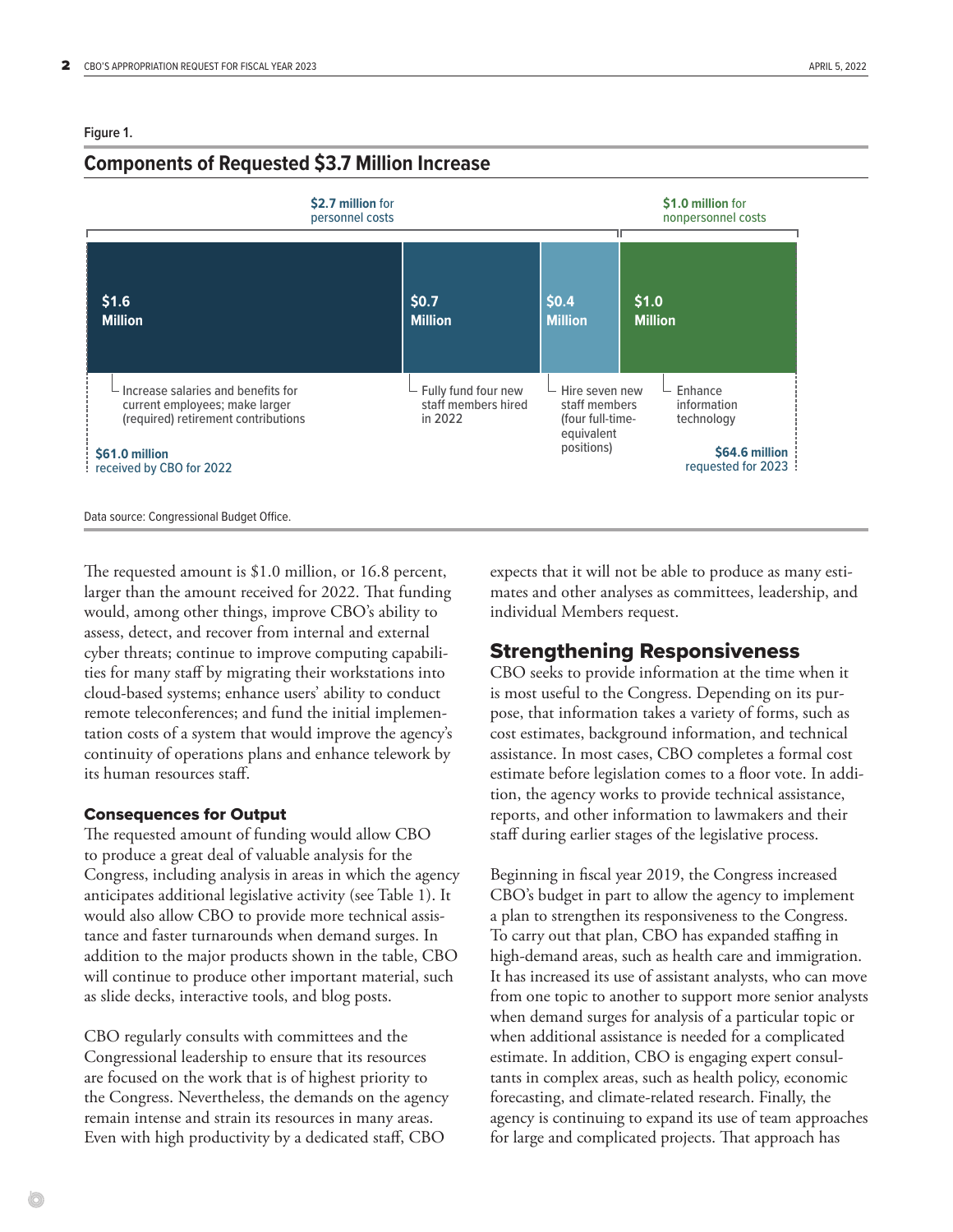#### <span id="page-4-0"></span>**Table 1 .**

# **The Congressional Budget Office's Major Products, Calendar Years 2021 to 2023**

| <b>Type of Product</b>                                                                                                                                                                                                                                                                                                                                                                                                                                                                                                                                                                        | 2021,<br><b>Actual</b> | 2022.<br><b>Estimate</b> | 2023,<br><b>Estimate</b> |
|-----------------------------------------------------------------------------------------------------------------------------------------------------------------------------------------------------------------------------------------------------------------------------------------------------------------------------------------------------------------------------------------------------------------------------------------------------------------------------------------------------------------------------------------------------------------------------------------------|------------------------|--------------------------|--------------------------|
| Fulfilled Requests for Technical Assistance. Such requests typically come from committees and<br>Members of Congress seeking a clear picture of the budgetary impact of proposals before they<br>introduce or formally consider legislation.                                                                                                                                                                                                                                                                                                                                                  | Thousands              | Thousands                | <b>Thousands</b>         |
| <b>Formal Cost Estimates.</b> Most include both estimates of federal costs and assessments of the cost of<br>mandates imposed on state, local, and tribal governments or the private sector.                                                                                                                                                                                                                                                                                                                                                                                                  | 401                    | 700                      | 700                      |
| Estimates for Suspension Bills. For bills considered under suspension of the rules in the House of<br>Representatives, CBO provides estimates of the bills' effects on mandatory spending and revenues.                                                                                                                                                                                                                                                                                                                                                                                       | 380                    | 400                      | 400                      |
| Scorekeeping Tabulations. Those tabulations include account-level estimates for individual<br>appropriation acts at all stages of the legislative process, as well as summary tables showing the<br>status of discretionary appropriations (by appropriations subcommittee) and running totals on a year-<br>to-date basis.                                                                                                                                                                                                                                                                   | 100                    | 100                      | 100                      |
| Analytic Reports, Working Papers, and Testimony. Such publications are generally required by law<br>or prepared in response to requests from the Chairs and Ranking Members of key committees. They<br>examine the outlook for the budget and the economy, major issues affecting that outlook under<br>current law, the budgetary effects of policy proposals that could change that outlook, the details of the<br>federal budget process, and a broad range of related budgetary and economic topics in such areas as<br>health care, defense policy, Social Security, and climate change. | 79                     | 70 to 80                 | 70 to 80                 |
| Data source: Congressional Budget Office.                                                                                                                                                                                                                                                                                                                                                                                                                                                                                                                                                     |                        |                          |                          |

been particularly effective in enabling CBO to produce timely analysis of legislation involving health care.

CBO's goal is to increase the number of staff with overlapping skills within and across teams. In some cases, those skills will consist of expertise related to particular topics, such as defense or transportation. In other cases, they will be more technical, such as the ability to design and improve simulation models. In a similar vein, CBO plans to invest additional resources in bolstering analysts' ability to coordinate work that requires expertise from across the agency. Another of CBO's goals is to give additional senior analysts responsibility for projects that span multiple subject areas.

The budgetary increase that CBO is requesting would allow it to maintain its efforts to be responsive, particularly in two important areas of analysis. In 2022 and 2023, CBO plans to hire additional staff who will increase the agency's expertise and modeling capability in the areas of health care, climate change, and energy policy—areas in which CBO expects the Congress to show increased interest.

# Enhancing Transparency

CBO works hard to make its analysis transparent and plans to strengthen those efforts, building on the increased emphasis that it has placed on transparency over the past several years. In 2022 and 2023, many of CBO's employees will spend part of their time on efforts to make the agency's analysis more transparent.

#### Testifying and Publishing Answers to Questions

In 2022 and 2023, CBO expects to testify about its baseline projections and other topics as requested by the Congress. That work will involve presenting oral remarks, answering questions at hearings, and presenting written statements, as well as publishing answers to Members' questions for the record. CBO will continue to address issues raised as part of the oversight provided by the House and Senate Budget Committees and the Congress generally.

#### Explaining Analytical Methods

CBO plans to publish material providing general information to help Members of Congress, their staffs, and others better understand its work. For example, CBO will document a new version of its model for producing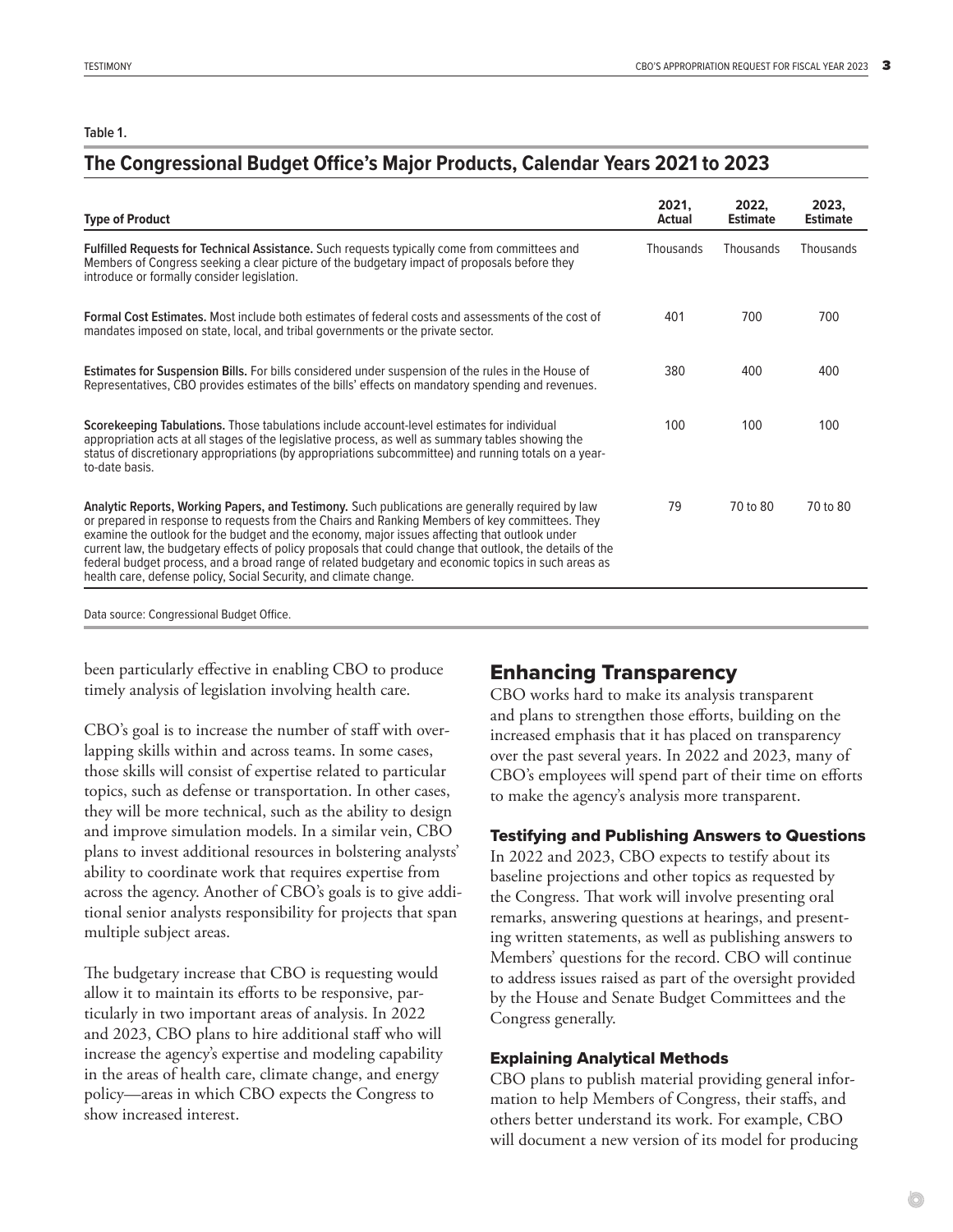long-term projections, one that can analyze a greater variety of policy proposals more quickly. And CBO will publish working papers and, in some cases, the computer code used in models.

#### Releasing Data

In 2022 and 2023, CBO will maintain its practice of publishing extensive sets of data to accompany its major recurring reports, including detailed information about 10-year budget projections, historical budget outcomes, 10-year projections for federal trust funds, revenue projections by category, spending projections by budget account, tax parameters, effective marginal tax rates on labor and capital, and 10-year projections of economic variables, including the economy's potential (or sustainable) output.

The agency will also provide details about its baseline projections for the Federal Pell Grant Program, student loan programs, Medicare, the military retirement program, the pension benefit guarantee program, the Social Security Disability Insurance program, the Social Security Old-Age and Survivors Insurance program, the trust funds for Social Security, child nutrition programs, child support enforcement and collections, foster care and adoption assistance programs, the Supplemental Nutrition Assistance Program, the Supplemental Security Income program, the Temporary Assistance for Needy Families program, the unemployment compensation program, the Department of Agriculture's mandatory farm programs, federal programs that guarantee mortgages, programs funded by the Highway Trust Fund, benefits for veterans and military personnel stemming from the Post-9/11 GI Bill, and veterans' disability compensation and pension programs.

Other data will provide details about long-term budget projections, projections underlying Social Security estimates, more than a thousand expired or expiring authorizations of appropriations, and dozens of federal credit programs. When CBO analyzes the President's budget request, it will post a set of files providing estimates of the budgetary effects of specific proposals. Throughout 2022 and 2023, the agency will post the data from various reports' charts and tables.

## Analyzing the Accuracy of CBO's Estimates

In 2022 and 2023, CBO will continue to release reports analyzing the accuracy of its past projections of outlays, revenues, deficits, and debt. And the agency will compare its projections of federal subsidies for health insurance with actual amounts.

## Comparing Current Estimates With Previous Ones

In several of its recurring publications—reports about the budget and economic outlook, federal subsidies for health insurance, and the long-term budget outlook— CBO will continue to explain the differences between the current year's projections and those produced in the previous year. In its cost estimates, CBO will continue to identify related legislative provisions for which it has provided recent estimates and explain the extent to which the provisions and estimates at hand are similar or different.

## Comparing CBO's Estimates With Those of Other Organizations

CBO will compare its budget projections with the Administration's and its economic projections with those of private forecasters and other government agencies when possible. And in various reports, the agency will include comparisons of its estimates with estimates made by other organizations. In addition, when time does not allow for publication but interest is high, analysts will discuss such comparisons with Congressional staff.

#### Estimating the Effects of Policy Alternatives

In 2022 and 2023, CBO will update some of its interactive products and release new ones to help users understand the effects of potential changes to federal policies. Reports will also illustrate the potential effects of various policy proposals.

## Characterizing the Uncertainty of Estimates

CBO will update an interactive workbook showing its estimates of how changes in economic conditions affect the federal budget. The agency's reports about the 10-year outlook for the budget and the economy, the long-term outlook for the budget, and federal subsidies for health insurance will contain substantial discussions of the uncertainty of CBO's projections. In addition, in any cost estimates in which uncertainty is significant, CBO will include a discussion of the topic.

#### Creating Data Visualizations

In 2022 and 2023, CBO will provide information about its budget and economic projections in slide decks and create infographics about actual outlays and revenues. And the agency will look for opportunities to include